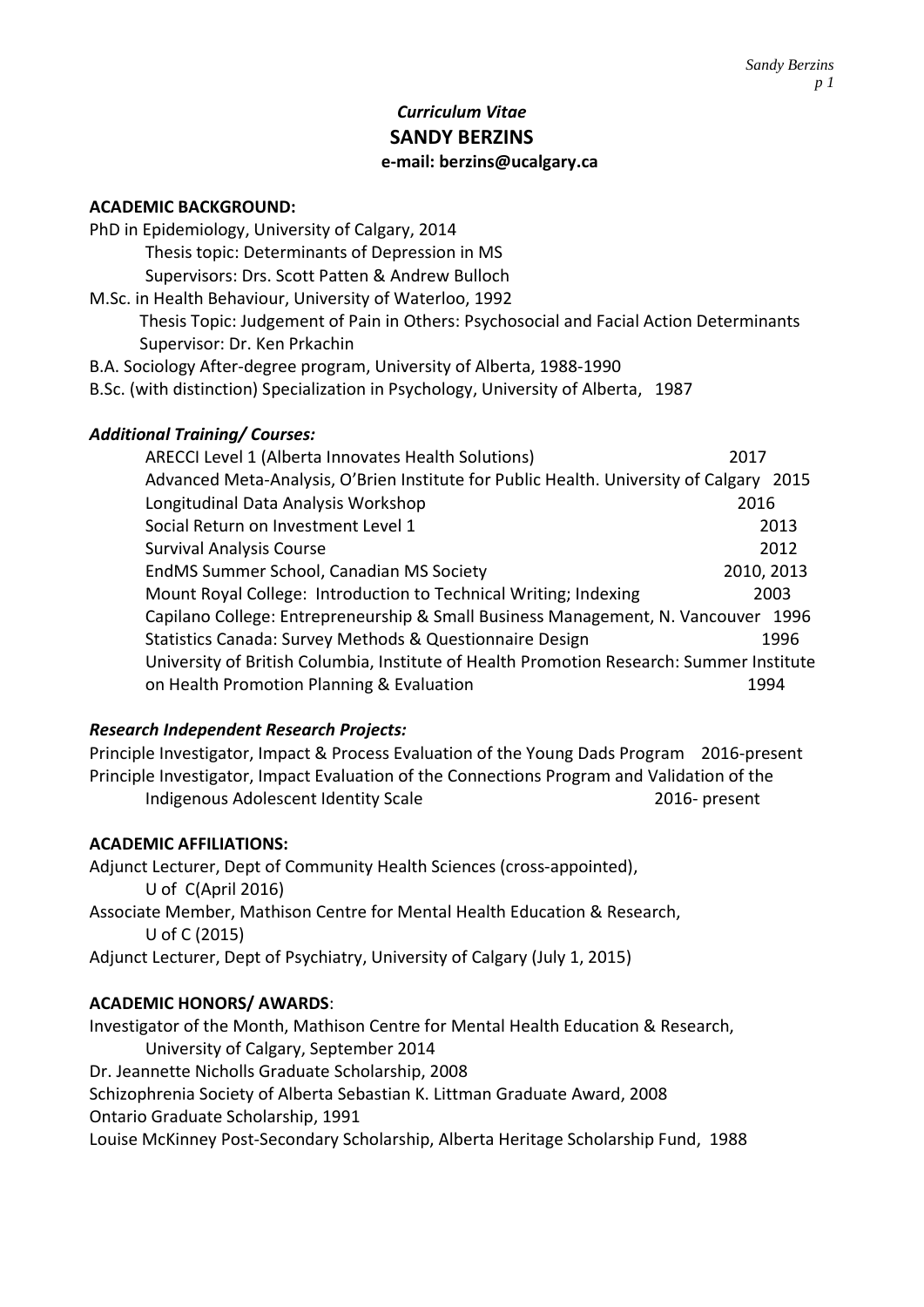| Social Marketing for Knowledge Transfer workshop 2011<br>Plain Language Writing for KT; Scientist Knowledge Translation Training (SKTT) Workshop 2009<br>Health Research Transfer Network of Alberta (RTNA) Liaison- U of C<br>Member of RTNA since 2007 | 2009-2011                     |
|----------------------------------------------------------------------------------------------------------------------------------------------------------------------------------------------------------------------------------------------------------|-------------------------------|
| <b>STUDENT SUPERVISION:</b>                                                                                                                                                                                                                              |                               |
| Samara Meyer- University of Toronto, Dalla Lama School of Public Health,<br>MSc practicum May-Aug 2015                                                                                                                                                   |                               |
| Nicola Cherneski- University of Calgary, Health & Society Program<br>HSOC 408 Sept-March, 2014                                                                                                                                                           |                               |
| Anne Le- University of Calgary, Health & Society Program<br>HSOC 408 Sept-Mar 2013                                                                                                                                                                       |                               |
| <b>RELATED WORK EXPERIENCE:</b>                                                                                                                                                                                                                          |                               |
| Director, Research & Outcomes                                                                                                                                                                                                                            |                               |
| <b>Calgary Counselling Centre</b>                                                                                                                                                                                                                        | Dec. 2014-present             |
| <b>Manager, Research &amp; Outcomes</b>                                                                                                                                                                                                                  |                               |
| <b>Calgary Counselling Centre</b>                                                                                                                                                                                                                        | July 2012-November 2014       |
| Program Coordinator, TARRANT Viral Watch                                                                                                                                                                                                                 |                               |
| University of Calgary                                                                                                                                                                                                                                    | <b>July 2009- August 2011</b> |
| <b>Evaluation Analyst, Information &amp; Evaluation Unit</b><br>Mental Health & Addiction Services, Calgary Health Region                                                                                                                                | 2007- Jan. 2009               |
| <b>Evaluation Specialist, Decision Support Research Team</b><br>Child & Women's Health Portfolio, Calgary Health Region                                                                                                                                  | 2007                          |
| Research Associate, Health Technology Implementation Unit, University of Calgary                                                                                                                                                                         |                               |
| Faculty of Medicine, University of Calgary                                                                                                                                                                                                               | 2006-2007                     |
| <b>Capacity Building Coordinator, Chronic Disease Management Programs</b><br>Interior Health, BC                                                                                                                                                         | 2005-06                       |
| Project Coordinator, Editor & Science Writer, Clinical Practice Guidelines for Treatment of<br>Schizophrenia, Canadian Psychiatric Association                                                                                                           | 2003-2005                     |
| Project Coordinator, Early Psychosis Program Public Education Project<br>Dept. of Psychiatry, University of Calgary                                                                                                                                      | 2002-2005                     |
| <b>Executive Assistant to the President &amp; Editor, Vital Signs Newsletter</b><br>Calgary Regional Medical Staff Association, Calgary, AB                                                                                                              | 1997-2002                     |
| Evaluation Consultant, Provincial Mental Health Advisory Board<br>Vocational Rehabilitation Program, Claresholm Care Centre, AB.                                                                                                                         | 1997                          |

**KNOWLEDGE TRANSLATION BACKGROUND:**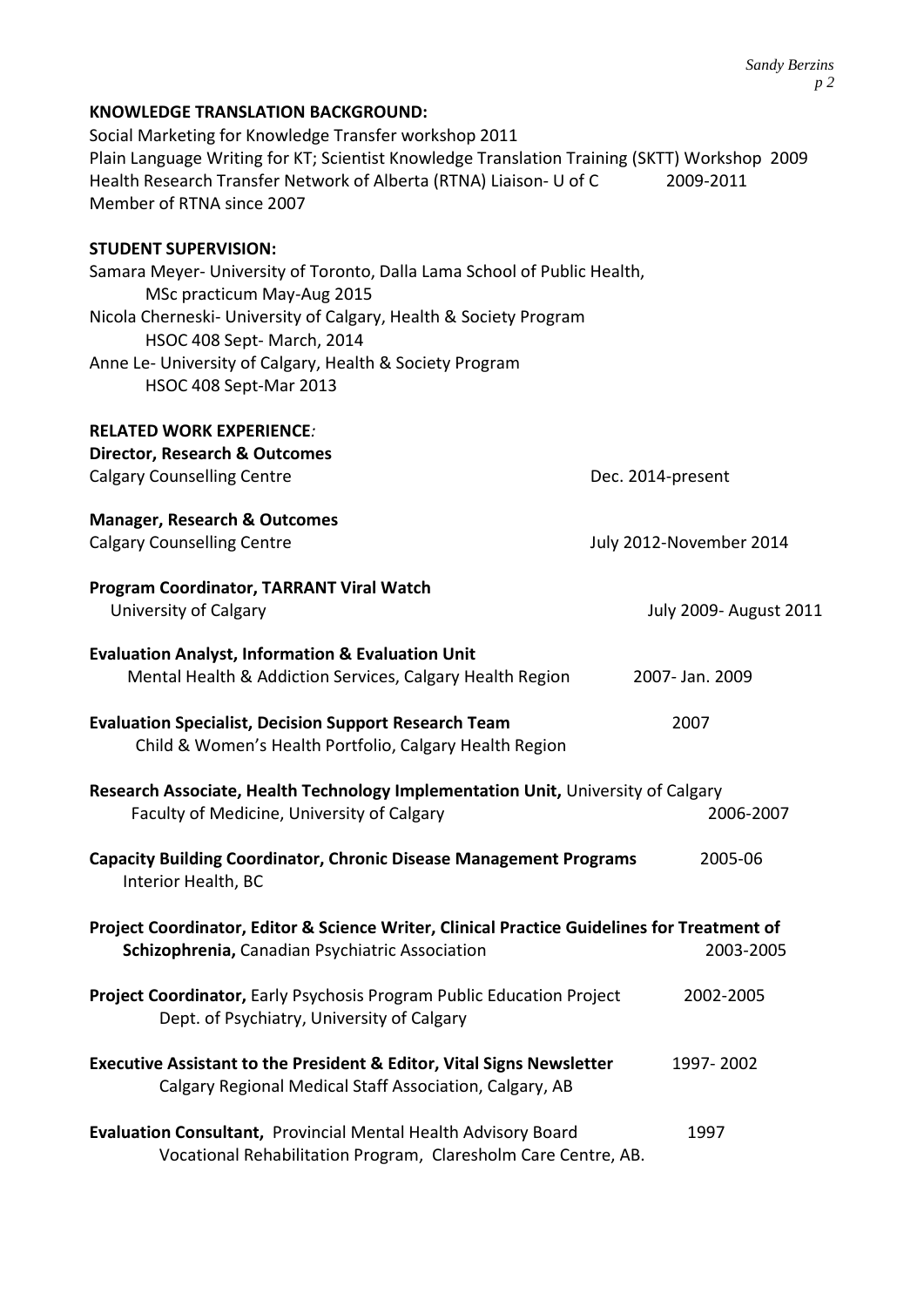| <b>Tracking Coordinator, Heart Smart North Shore</b>                                        | $\nu \sim$ |
|---------------------------------------------------------------------------------------------|------------|
| North Shore Health, N. Vancouver                                                            | 1995-1996  |
| <b>Project Researcher</b> St. Paul's Hospital, Vancouver<br><b>Healthy Hospital Program</b> | 1993-94    |

# **TEACHING:**

**Sessional Instructor, CORE 634** (Critical Appraisal in Quantitative Health and Social Sciences Research) University of Calgary, Community Health Sciences May-June 2016 **Berzins, S.** Epidemiology & Influenza. Invited Lecture for MDSC 644. University of Calgary, Dept of Community Health Sciences. Sept. 2010 **Teaching Assistant** University of Waterloo, Dept of Health Studies 1991-92 Courses: Social Marketing, Behaviour Modification

## **PEER REVIEWED PUBLICATIONS:**

- Quirk,K, Owen,J, Reese, RJ, Babins-Wagner,R, **Berzins,S**. Benchmarking Community-Based Couple Therapy: The Role of Measurement Reactivity (submitted for publication). Journal of Consulting and Clinical Psychology 2017
- **Berzins SA**, Bulloch AG, Burton JM, Dobson KS, Fick GH, Patten SB. Determinants and incidence of depression in multiple sclerosis: A prospective cohort study. Journal of Psychosomatic Research. 2017 Jun 15
- Goldberg SB, Babins-Wagner R, Rousmaniere T, **Berzins S**, Hoyt WT, Whipple JL, Miller SD, Wampold BE. Creating a climate for therapist improvement: A case study of an agency focused on outcomes and deliberate practice. Psychotherapy. 2016 Sep 1;53(3):367.
- Bulloch AG, Fiest KM, Williams JV, Lavorato DH, **Berzins SA**, Jetté N, Pringsheim TM, Patten SB..Depression - a common disorder across a broad spectrum of neurological conditions: a nationally representative survey. General Hospital Psychiatry. (2015)
- Zakrzewski, H., **Berzins, S.,** Bulloch, A. G., Stell, W. K., & Fernandez, N. O. (2015). Prevalence of myopia in school children in rural and urban regions of the Island of Cebu, Philippines. Investigative Ophthalmology & Visual Science, 56(7), 2934-2934.
- Rousmaniere,T., Swift, J., Babins-Wagner, R.,Whipple,J., **Berzins,S.** Supervisor Variance in Psychotherapy Outcome in Routine Practice. Psychotherapy Research (2016).
- Koch,MW, Patten,SB, **Berzins,S**. Zhornitsky,S, Greenfield,J.,Wall,W. & Metz,L. Depression in multiple sclerosis: A long-term longitudinal study. Multiple Sclerosis Journal (2014)
- Viner,R.Fiest,K,.Bulloch,AGM, Williams,J. Lavorato,D.,**Berzins,S**., Jetté, N., Metz,L.,Patten, SB. Point Prevalence and Correlates of Depression in a National Community Sample with Multiple Sclerosis. General Hospital Psychiatry (2014).
- Viner, R., Patten, S., **Berzins,S**., Bulloch, A. Fiest,K. Prevalence and Risk Factors of Suicidal Ideation in the MS Population. Journal of Psychosomatic Research (2014).
- BaniAdam,G., Dickinson,J., **Berzins,S**, Medd,E., Pearce,C., Ricketson,L., Williamson,T Alberta Family Physicians' Willingness to Work in the Initial Phase of the H1N1 Pandemic (2013) Asia Pacific Family Medicine.
- Addington D, **Berzins S**, & Yeo M. Psychosis Literacy in a Canadian Health Region: Results from a general population sample Canadian Journal of Psychiatry (2012) 57 (6): 381-388.
- Patten SB, Williams JVA, Lavorato DH, **Berzins S,** Metz LM, Bulloch AGM. Health Status, Stress and Life Satisfaction in a Community Population with MS. Canadian Journal of Neurological Sciences, (2012) 14 2-8.

*Sandy Berzins p 3*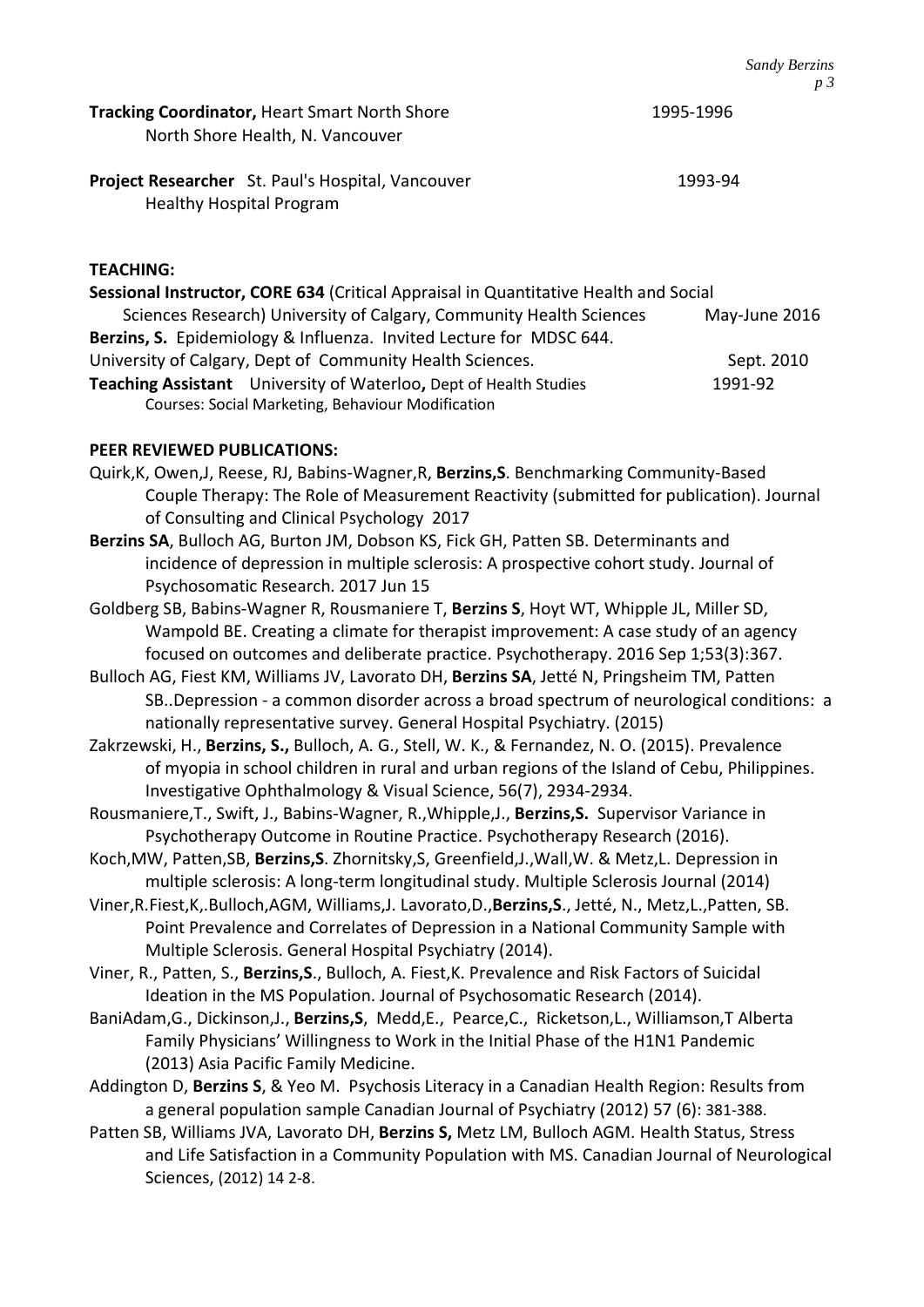- Patten SB, Williams JVA, Lavorato DH, Terriff D, Metz LM, **Berzins S**, Bulloch AGM. Perceived Met and Unmet Health Care Needs in a Community Population with MS. International Journal of MS Care (2012) 14 2-8.
- Patten,S. **Berzins,S**. & Metz,L. Challenges in Screening for Depression in Multiple Sclerosis Multiple Sclerosis (2010) 16:11 1406-1411.
- Lee,R., **Berzins,S**. **&** Alfieri,N**.** A Review of Risk Issues Associated with the Reuse of Critical Single-Use Medical Devices. Canadian Journal of Infection Control. (2007). 22 (3):142, 144, 146
- Yeo, M. **Berzins, S**. & Addington, D. Development of an Early Psychosis Public Education. Program Using the PRECEDE-PROCEED Model. Health Education Research (2007) 22:9 639- 647.
- Canadian Psychiatric Association Working Group member/ science writer. Clinical Practice Guidelines Treatment of Schizophrenia. Canadian J Psychiatry. (2005)50(13):1 Suppl 1S-56S.
- Prkachin,K.,**Berzins,S**. & Mercer,S. Encoding & decoding of pain expression: a judgement study. Pain. 58 (1994) 253-259.

# **PUBLISHED ABSTRACTS:**

- Addington D and **Berzins S**. Psychosis public education project: Phase I Baseline survey, creative strategy focus testing, and communication plan development. Schizophrenia Research, 2004, 70 (1) Suppl: p91.
- **Berzins S**, Yeo M and Addington D. Public awareness of psychosis and early treatment options: results of a baseline population survey. Schizophrenia Research, 2004, 70 (1) Suppl: p94.

## **CONFERENCE ORAL PRESENTATIONS:**

- Babins**-**Wagner, R. **Berzins, S** & Hyland,K. *Exploring Outcomes at a time of Economic Recession* Society of Psychotherapy Research Annual Meeting, Toronto June 2017
- Babins-Wagner, R., Goldberg, S., Wampold, B., Hoyt, W., Rousmaniere, T., **Berzins, S**., Whipple, J., Miller. *From Outcomes to Impact in Psychotherapy* Canadian Association for Health Services and Policy Research Conference May, 2017 Toronto
- **Berzins, S,** Babins-Wagner, R, Hyland,K. *Changes in counselling outcomes, distress levels and employment status during an economic recession* 30th Annual Sebastian K. Littmann Research Day. March, 2017. Calgary. AB.
- Babins**-**Wagner, R. & **Berzins, S**. *Mental Health Outcomes in Child Welfare*. 22nd International Association for Child and Adolescent Psychiatry and Allied Professions World Congress, Calgary, AB. September 2016.
- Berzins, S.& Babins-Wagner, R. *Implementing Feedback Informed Treatment in Counselling*. 22<sup>nd</sup> International Association for Child and Adolescent Psychiatry and Allied Professions World Congress, Calgary, AB. September 2016.
- Babins-Wagner, R. & **Berzins, S.** *From Outcomes to Impact in Child Welfare*. The International Congress on Child Abuse and Neglect (ISPCAN 2016). August 30, 2016. Calgary Alberta.
- Babins-Wagner, R., Goldberg, S., Wampold, B., Hoyt, W., Rousmaniere, T., **Berzins, S**., Whipple, J., Miller. S.D. (2016). *Improving Outcomes at the Agency Level*. Society for Psychotherapy Research Conference, Jerusalem, Israel. June 25, 2016.
- Babins-Wagner, R., **Berzins, S.,** Lacroix, E. *Long term follow up of psychotherapy – An initial study in a naturalistic setting.* Society for Psychotherapy Research Conference, Jerusalem, Israel. June 25, 2016.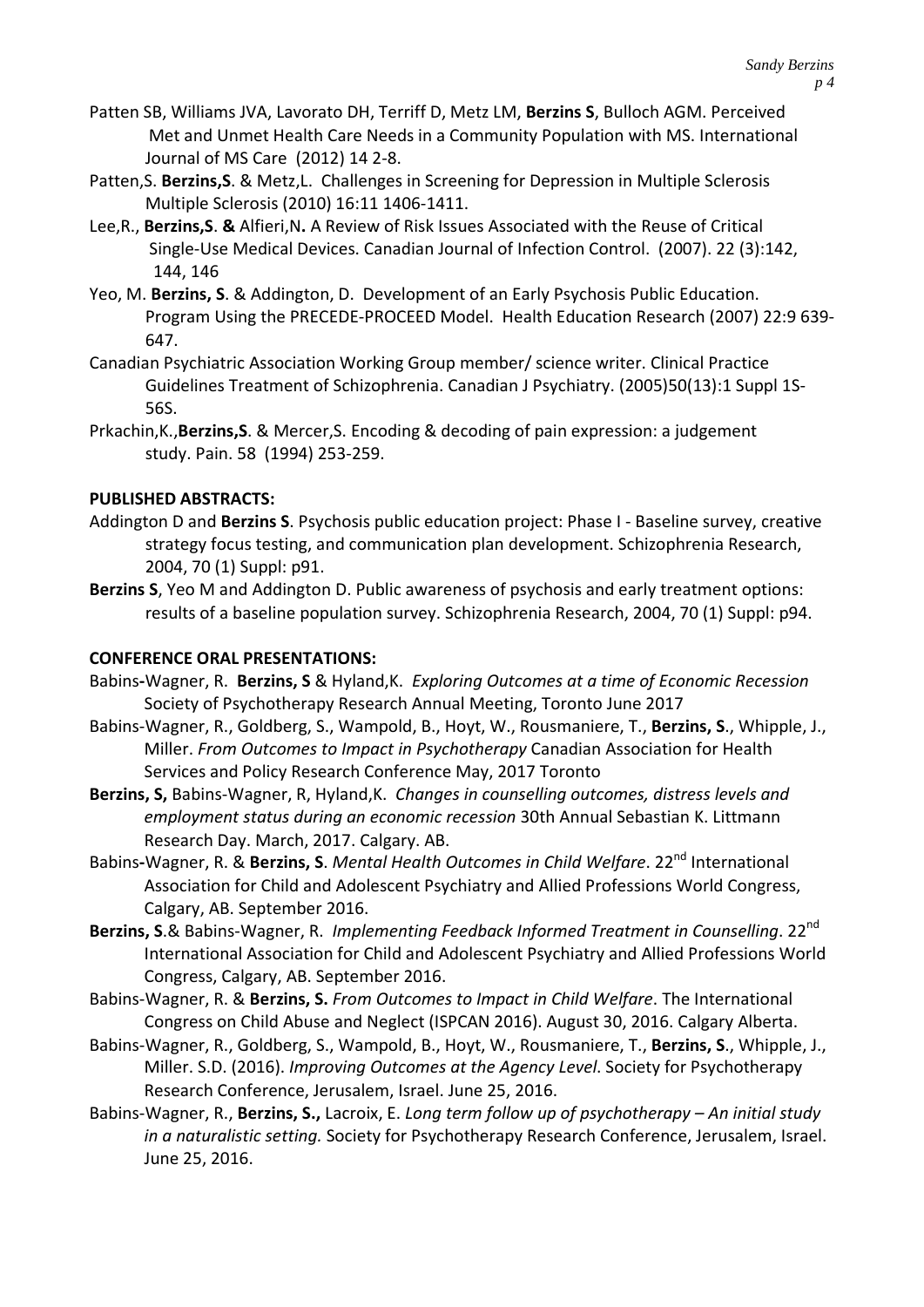- **Berzins, S.,** & Babins-Wagner, R. *Using Outcome Measures Effectively: Research to Improve Depression Treatment.* 2016 Patient Oriented Research Summer Institute. Alberta Innovates Health Solutions. Calgary. AB. May 4, 2016.
- Babins-Wagner, R. & **Berzins, S**. *Exploring Single Session Attenders at a Counselling Centre*. Capturing the Moment 2: Reaching New Heights in Single Session therapy and Walk in Services. Woods Home, Banff Alberta. September 29, 2015.
- **Berzins,S**, Babins-Wagner,R.,& Guyn,L. Development of a Signal System for Feedback Informed Treatment Presentation at Dept. of Psychiatry, University of Calgary, Sebastian K.Littmann Research Day, Feb. 2015
- Rousmaniere,T., Swift, J., Babins-Wagner, R.,Whipple,J., **Berzins,S**. Supervisor Effects on Psychotherapy Outcome in Routine Practice*.* Presentation at the International Interdisciplinary Conference on Clinical Supervision, June 2014, Adelphi University, New York.
- Babins-Wagner,R.,**Berzins,S**. & Guyn,L. Measuring Depression Outcomes in Community Practice Presentation at Dept. of Psychiatry, University of Calgary, Sebastian K.Littmann Research Day, 2014
- **Berzins,S**, Bulloch,A,Burton,J, Dobson,K, Fick,G, Patten,S Determinants of Depression in Multiple Sclerosis Presentation at International Congress for Psychiatric Epidemiology, Germany, June 2013
- **Berzins,S**, Bulloch,A,Burton,J, Dobson,K, Fick,G, Patten,S. Determinants of Depression in Multiple Sclerosis. Presentation at Dept. of Psychiatry, University of Calgary, Sebastian K. Littmann Research Day, 2013
- **Berzins, S**., Patten, S.B., Bulloch,A.G.M., Williams,J.V.A.,Lavorato,D.H.& Cabolo,C. Determinants of Mental Health & Well-being in MS: data collection and participant retention strategies for a prospective study Presentation at Dept. of Psychiatry, University of Calgary, Sebastian K. Littmann Research Day, 2012
- **Berzins, S. &** Dickinson, J. Chasing a capricious and promiscuous virus. The Department of Community Health Sciences and the Institute for Public Health seminar. April 29, 2011
- **Berzins, S**. Patten,S. Determinants of Mental Health & Wellbeing in MS MS Progress Rounds Think Tank Jan 19, 2011.
- **Berzins,S.,** Patten,S. & Bulloch,A. "Determinants of Mental Health and Well-being in MS" Presentation at Dept. of Psychiatry, University of Calgary, Sebastian K. Littmann Research Day, 2011
- Dickinson J, Fonseca K, **Berzins S**, Medd E, Pearce C, Ricketson L How good are sentinel physicians at diagnosing influenza? Presentation at 2010 World Organization of Family Doctors (WONCA) conference, May 19-23, 2010, Cancun, Mexico
- BaniAdam,G., Dickinson,J., **Berzins,S**, Medd,E., Pearce,C., Ricketson,L., Williamson,T Alberta Family Physicians' Willingness to Work in the Initial Phase of the H1N1 Pandemic Presentation at the Alberta College of Family Physicians Annual Scientific Assembly, Feb 27, 2010
- BaniAdam,G., Dickinson,J., **Berzins,S**, Medd,E., Pearce,C., Ricketson,L., Williamson,T Alberta Family Physicians Pandemic Preparedness in the Initial Phase of the H1N1 Pandemic Presentation at the Alberta College of Family Physicians Annual Scientific Assembly, Feb 27 2010
- Dickinson J, Fonseca K, **Berzins S**, Medd E, Pearce C, Ricketson L How accurately are family physicians diagnosing pH1N1? Presentation at the Alberta College of Family Physicians Annual Scientific Assembly, February 27 2010
- Guyn,L & **Berzins, S.** "Schizophrenia Service Utilization Patterns in Calgary" Presentation at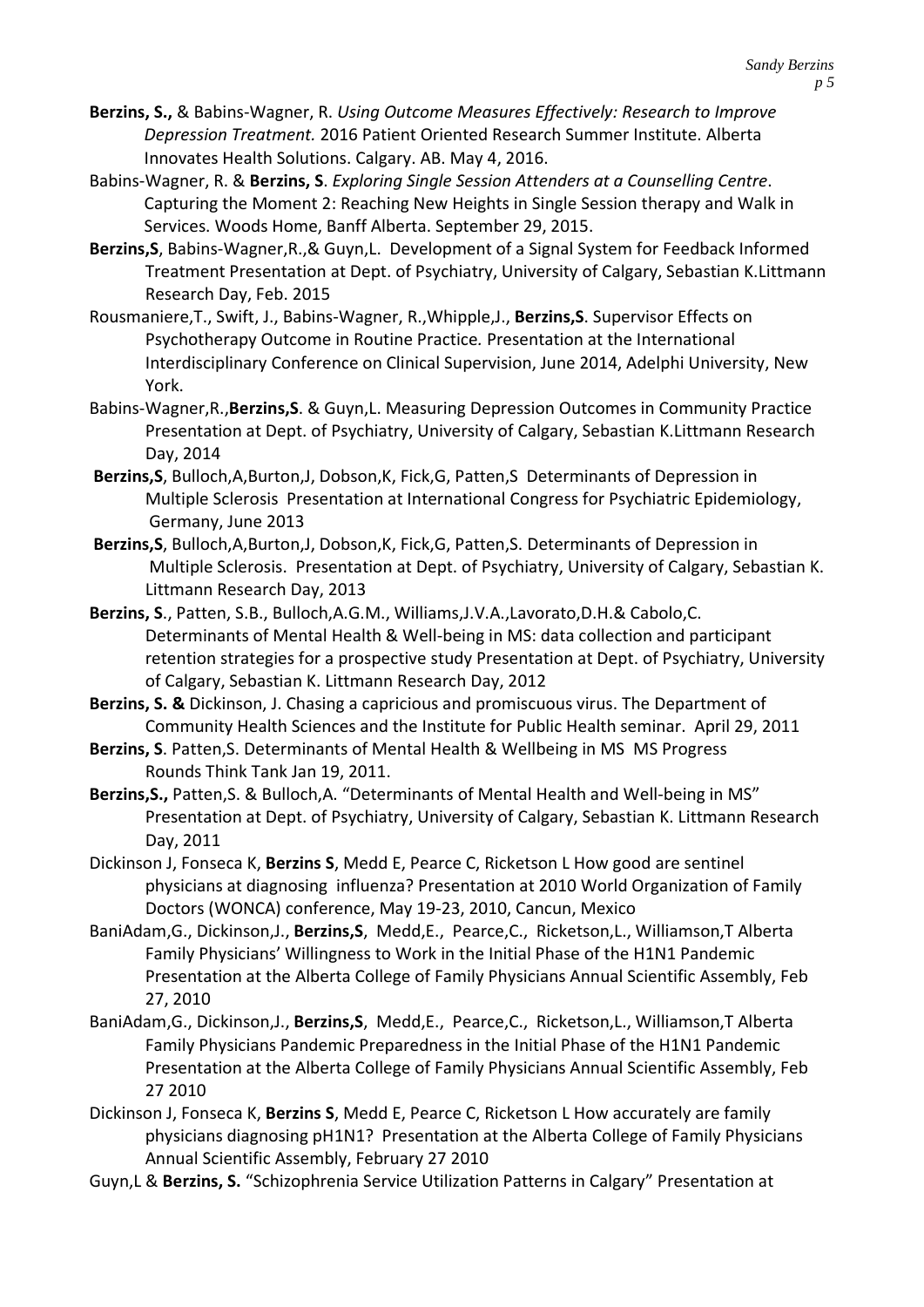University of Calgary, Dept. of Psychiatry, Sebastian K. Littmann Research Day, 2008

- McIsaac,M., **Berzins,S**. & Lee,R. Review of Issues Associated with Assisted Reproductive Technologies (ARTs) and Preimplantation Genetic Diagnoses (PGD). Presentation at Canadian Agency for Drugs and Technologies in Health (CADTH) Invitational Symposium, Ottawa. 2007
- Yeo,M. **Berzins, S**. & Addington, D. "Psychosis Public Education Project" Presentation at University of Calgary, Dept. of Psychiatry, Sebastian K. Littmann Research Day, 2003
- Ramsey,T.,**Berzins,S.** & Hall,N. "Participatory Action Process in the Evaluation of Health Service Restructuring". Presentation at Canadian Public Health Assoc. Conference, Vancouver, B.C.,1996.

## **CONFERENCE POSTER PRESENTATIONS:**

- Babins-Wagner, R. & **Berzins, S.** *Mental Health Counselling Outcomes in Child Welfare.* Poster Presentation. The International Congress on Child Abuse and Neglect (ISPCAN 2016). August 29, 2016. Calgary Alberta.
- Truscott, E., Nyman, K., **Berzins, S.,** Babins-Wagner. R. *National Depression Screening Day 2015*. Poster at 29th Annual Sebastian K. Littmann Research Day. March 4, 2016. Calgary. AB.
- Babins-Wagner, R, Rousmaniere,T., Swift, J.,**Berzins,S**., Whipple,J. Exploring the patterns of change prior to premature termination. Poster at Annual Meeting of the Society for Psychotherapy Research, Philadelphia. June, 2015.
- Recruitment and Retention in Long-term Studies **Berzins,S**,A. Bulloch,A,G.M.Burton,J,M. Dobson,K, Fick,G,H. Patten,S.B. Poster at CMHA National Conference, Oct. 2014.
- **Berzins,S**,A. Bulloch,A,G.M.Burton,J,M. Dobson,K, Fick,G,H. Patten,S.B. Depression in MS: Clinical Implications Poster at Alberta endMS Research Retreat, Sept.26, 2014
- **Berzins,S**, Bulloch,A,Burton,J, Dobson,K, Fick,G, Patten,S. Determinants of Depression in Multiple Sclerosis. Poster Presentation at Dept. of Psychiatry, University of Calgary, Sebastian K.Littmann Research Day, 2014
- **Berzins,S**, Bulloch,A,Burton,J, Dobson,K, Fick,G, Patten,S Psychosocial Determinants of Depression in MS. Poster presentation at EndMS Conference, Quebec. Dec 2013. Annual Scientific Symposium, Ottawa, ON. September, 2013
- **Berzins,S**, Bulloch,A,Burton,J, Dobson,K, Fick,G, Patten,S Psychosocial Determinants of Depression in MS. Poster presentation at Canadian Academy of Psychiatric Epidemiology Annual Scientific Symposium, Ottawa, ON. September 14, 2013
- **Berzins,S**, Bulloch,A,Burton,J, Dobson,K, Fick,G, Patten,S Psychosocial Determinants of Depression in MS. Poster presentation at endMS Annual Research meeting, Banff, AB. September 14, 2013
- **Berzins, S**., Patten, S.B., Bulloch,A.G.M., Williams,J.V.A.,Lavorato,D.H.& Bolo,C Determinants of Mental Health & Well-being in MS: data collection and participant retention strategies for a prospective study. Poster at International Congress of the International Federation of Psychiatric Epidemiology, Germany, June 2013
- Sjonnesen, K, **Berzins,S** , Fiest,K, Williams,J, Lavorato,D., Bulloch,A, Bolo,C, Patten,S. Assessing the Patient Health Questionnaire to screen for Major Depression in Multiple Sclerosis patients Poster at Canadian Association of Psychiatric Epidemiology, Sept 27, 2012
- Fiest,K **, Berzins,S** , Sjonnesen, K, Williams,J, Lavorato,D., Bulloch,A, Bolo,C, Patten,S. Depressive Symptoms in Multiple Sclerosis Patients versus the General Population Poster at Canadian Association of Psychiatric Epidemiology, Sept 27, 2012